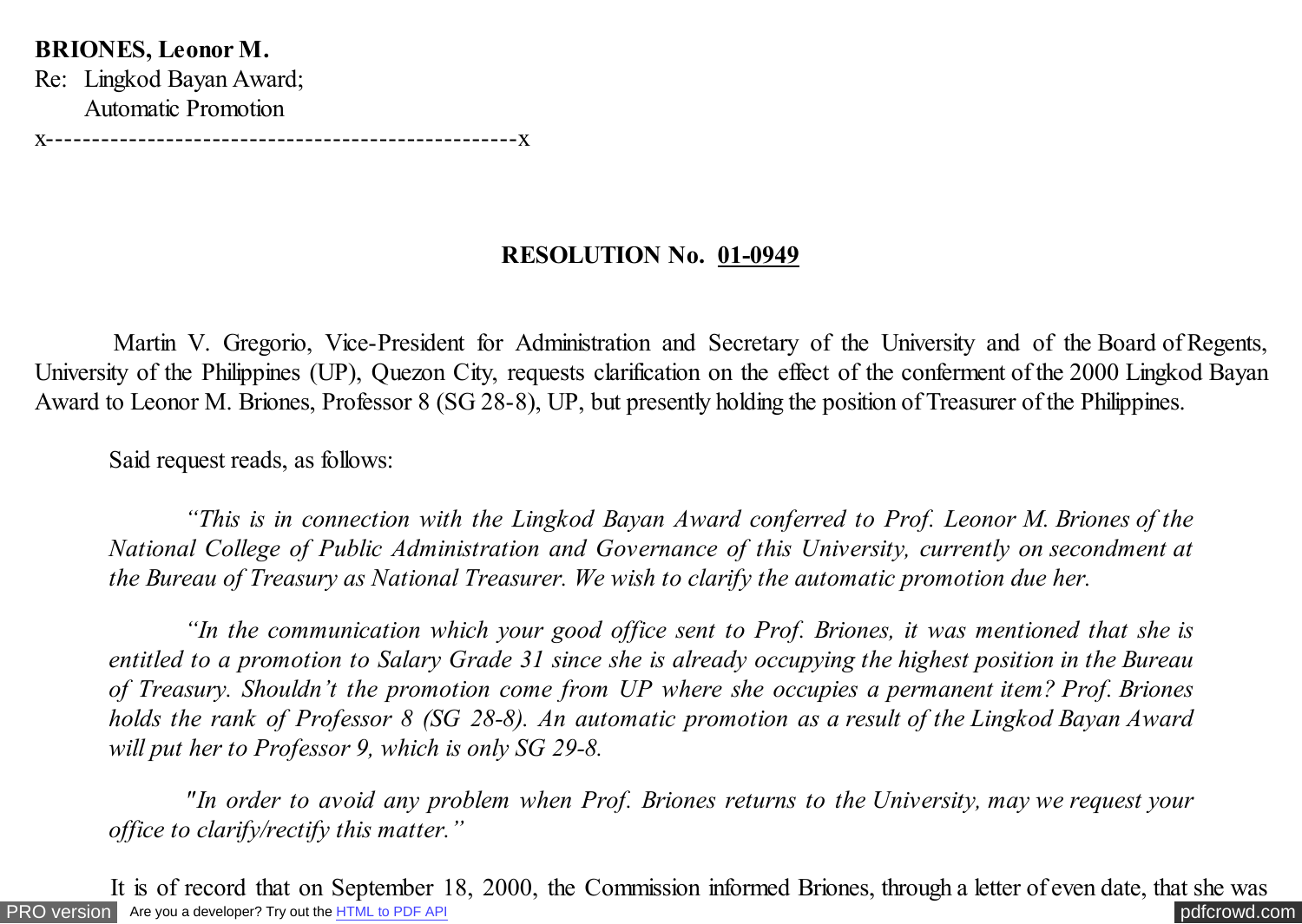chosen as 2000 *Lingkod Bayan Awardee.* Said letter reads, as follows:

 *"Congratulations! You have been chosen as 2000 Lingkod Bayan Awardee for your outstanding work performance.*

It is of record that on September 18, 2000, the Commission informed Briones, through a letter of even date, that she was

*x x x*

 *"Pursuant to Executive Order No. 508, s. 1992, as amended by Executive Order No. 77, dated March 31, 1993, a Lingkod Bayan Awardee is entitled to an automatic promotion or salary increase equivalent to the next higher position. Considering that you are already holding the highest position in the organization you are entitled to receive the salary equivalent to a Salary Grade 31. It is therefore requested that your Notice of Salary Increase be prepared by that Bureau to be submitted to the Honor Awards Secretariat, Public Information Service, this Commission on or before September 26, 2000."*

 UP maintains that Briones is currently a Professor 8 (SG 28-8) under permanent status at said university and is merely on secondment to the Bureau of Treasury without pay since August 1, 1998, holding the position of Treasurer of the Philippines (SG 30). Her secondment was extended from August 1, 2000 to July 31, 2001.

 Hence, the present request for clarification where the main issue to be resolved is what specific position and salary grade is to reckon the automatic promotion or salary increase of Briones as a result of the conferment upon her of the Lingkod Bayan Award.

 The entitlement of Briones to automatic promotion to the next higher position or salary increase equivalent to the salary of the position next higher to that of her present appointed position as a result of her being a Lingkod Bayan Awardee is provided in **Section 5 of Executive Order No. 508** which succinctly states that:

[PRO version](http://pdfcrowd.com/customize/) Are you a developer? Try out the **HTML to PDF API [pdfcrowd.com](http://pdfcrowd.com)** *"Section 5. In addition to the medallion and plaque, the incentives and awards to government officials and employees of the year to be announced in public ceremonies honoring them may, as*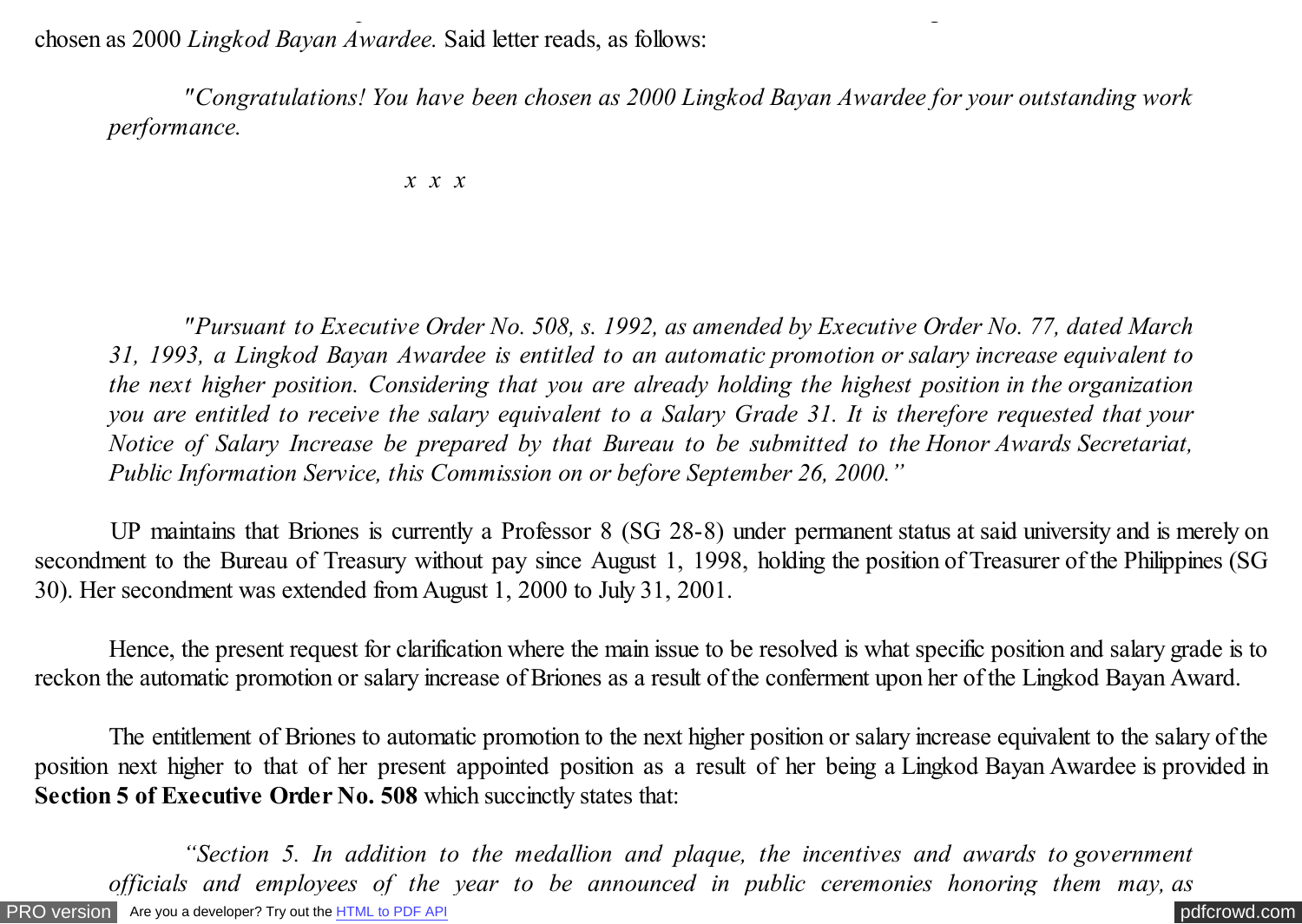*recommended by the Committee on Award, take the form of bonuses, citations, directorships in governmentowned or controlled corporations, local or foreign scholarship grants, paid vacations, and the like, and/or automatic promotion to the next higher position suitable to their qualifications and with commensurate salary; provided, that, if there is no next higher position or it is not vacant, said position shall be included in the next budget of the office, except when the creation of a new position would result in distortion in the organizational structure of the department, office or agency. Where there is no next higher position immediately available, a salary increase equivalent to the next higher position shall be given and incorporated in the basic pay. When a new position is created, that which is vacated shall be deemed abolished."*

*officials and employees of the year to be announced in public ceremonies honoring them may, as*

 On the other hand, secondment is defined by the Revised Omnibus Rules on Appointments and Other Personnel Actions, as amended, as a *"movement of an employee from one department or agency to another which is temporary in nature and which may or may not require the issuance of an appointment but may either involve reduction or increase in compensation."*

 Further, **CSC Resolution No. 01-0636 dated March 20, 2001** finds application. The fifth paragraph thereof provides as follows: *". . . the provision of Section 19, Rule XIII of Memorandum Circular No. 15, s. 1999 which provides that 'no officer or employee who is on study leave or on secondment shall be considered for promotion during the period of his study leave or secondment,' does not apply to Lingkod Bayan and Dangal ng Bayan awardees in view of Executive Order No. 508, s. 1992 as amended by Executive Order No. 77, s. 1993 and Republic Act No. 6713 which specifically grant automatic promotion or salary increase to the said honor awardees;"*

 Although the agreement for the secondment of Briones from the UP to the Bureau of Treasury was not submitted to the Commission for approval, such, however, will not affect the fact that her secondment is merely temporary in nature. Being temporary in nature, upon expiration of her secondment she has to revert to her original position as Professor 8 (SG 28-8) at UP. This being the case, said position shall be the basis in determining the next higher position to which she is entitled to as a consequence of her being a Lingkod Bayan Awardee. Thus, Briones may now be issued a new appointment as Professor 9 (SG 29-8).

[PRO version](http://pdfcrowd.com/customize/) Are you a developer? Try out th[e HTML to PDF API](http://pdfcrowd.com/html-to-pdf-api/?ref=pdf) contract the CHTML of PDF API [pdfcrowd.com](http://pdfcrowd.com)